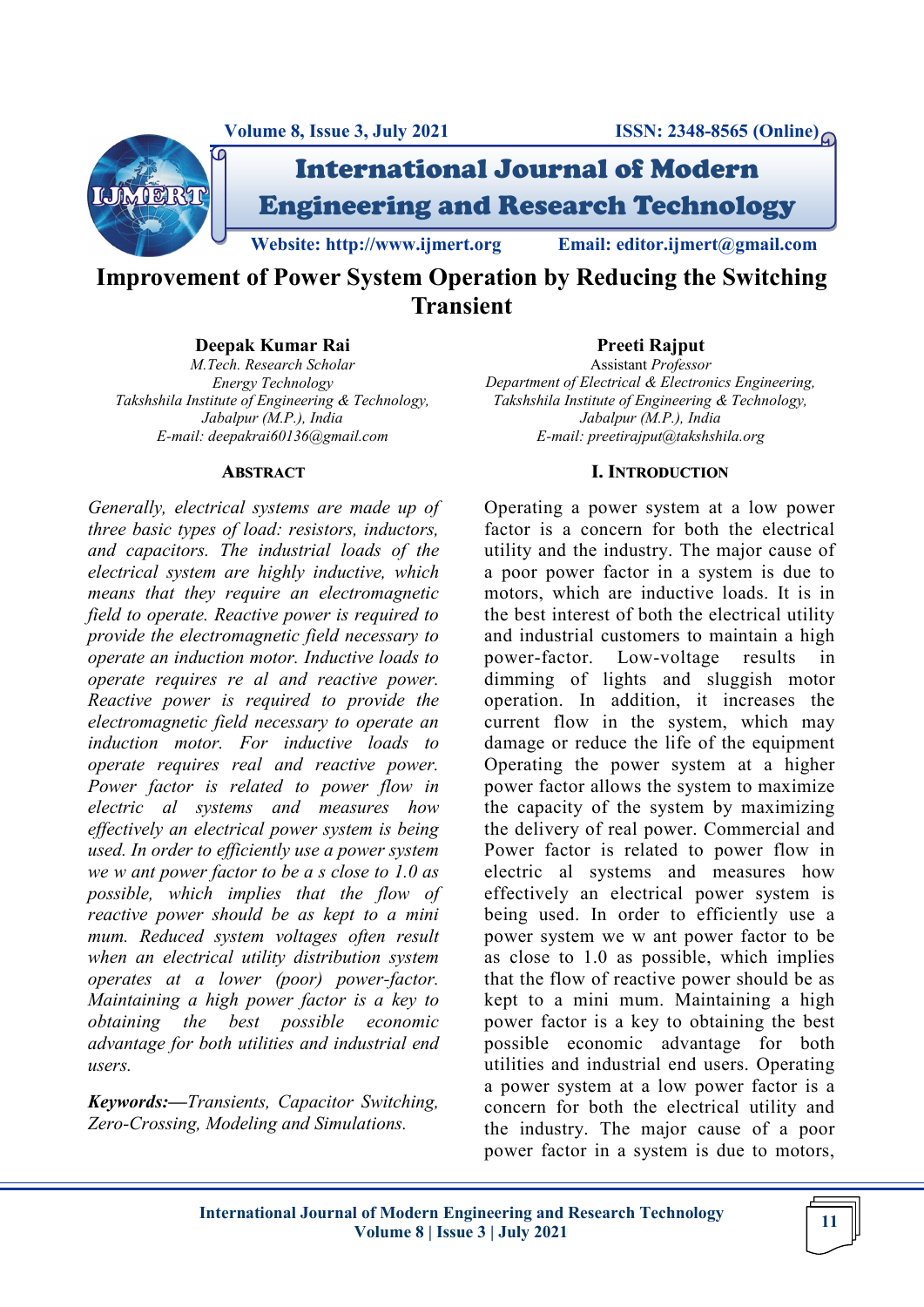which are inductive loads. Reduced system voltages often result when an electrical utility distribution system operates at a lower (poor) power-factor. Low-voltage results in dimming of lights and sluggish motor operation. In addition, it increases the current flow in the system, which may damage or reduce the life of the equipment. It is in the best interest of both the electrical utility and industrial customers to maintain a high power-factor. Operating the power system at a higher power factor allows the system to maximize the capacity of the system by maximizing the delivery of real power. Commercial and industrial customers avoid utility charges by operating at an acceptable power factor.

### **II. SWITCHED CAPACITOR AND FIXED BANKS**

The amount of fixed capacitance to add to the system is determined by minimum reactive demand on a 24-hr basis as shown in Figure 1 the curve represents the reactive energy requirement by the system on a 24 hr period. Note that the system draws 310kVr for every hour of the day. A fixed capacitor of 310kVAr can be installed to provide the required reactive energy by the system. Switched capacitors on the other hand are those that are not connected all of the time. Switched capacitors give added flexibility in the control of power factor correction, losses, and system voltage because they may be switched on and off several times during a day. Switched capacitor banks are applied with an automatic switch control, which senses a particular condition. There are two types of capacitor bank installations utilized today: Fixed and switched capacitor banks. Fixed capacitor bank installations are those that are continuously energized. Fixed capacitor banks are connected to the system through a disconnecting device that is capable of interrupting the capacitor current, allowing removal of the capacitors for maintenance

purposes. Fixed capacitor banks are applied to provide reactive energy to the system, which results in a boost in the voltage. Caution must be used, however, to ensure that the power factor does not go leading, which can happen particularly during light load conditions. If the condition is within a preset level, the control's output level will initiate a trip or close signal to the switches that will either connect or disconnect the capacitor bank from the power system. Capacitor controls can be chosen to switch capacitors in and out of the system depending upon the desired control quantity, which are:

- *Time Switch:* VAr demand has a high degree of regularity with respect to time
- *Reactive current controls:* VAr demand.
- *Temperature:* Increase in VAr demand is closely related to temperature change [4].
- *Voltage:* Control or improvement of voltage regulation
- *Current:* Current magnitude

Capacitor bank switching is not based on power factor because both the voltage and current would have to be monitored and a microprocessor is required to calculate the power factor.

# *Switching Equipment and Capacitor Bank*

Devices currently available for transient over-voltage control either attempt to minimize the transient over-voltage (or over -current) at the point of application or limit the over-voltage at remote locations. Some of the techniques employed at the utility's switched capacitor bank include<sup>[14]</sup>; preinsertion resistors[9], pre -insertion inductors[9], fixed inductors[18], MOV arresters[9], series inrush-current-limiting reactors, dividing the capacitor bank[19]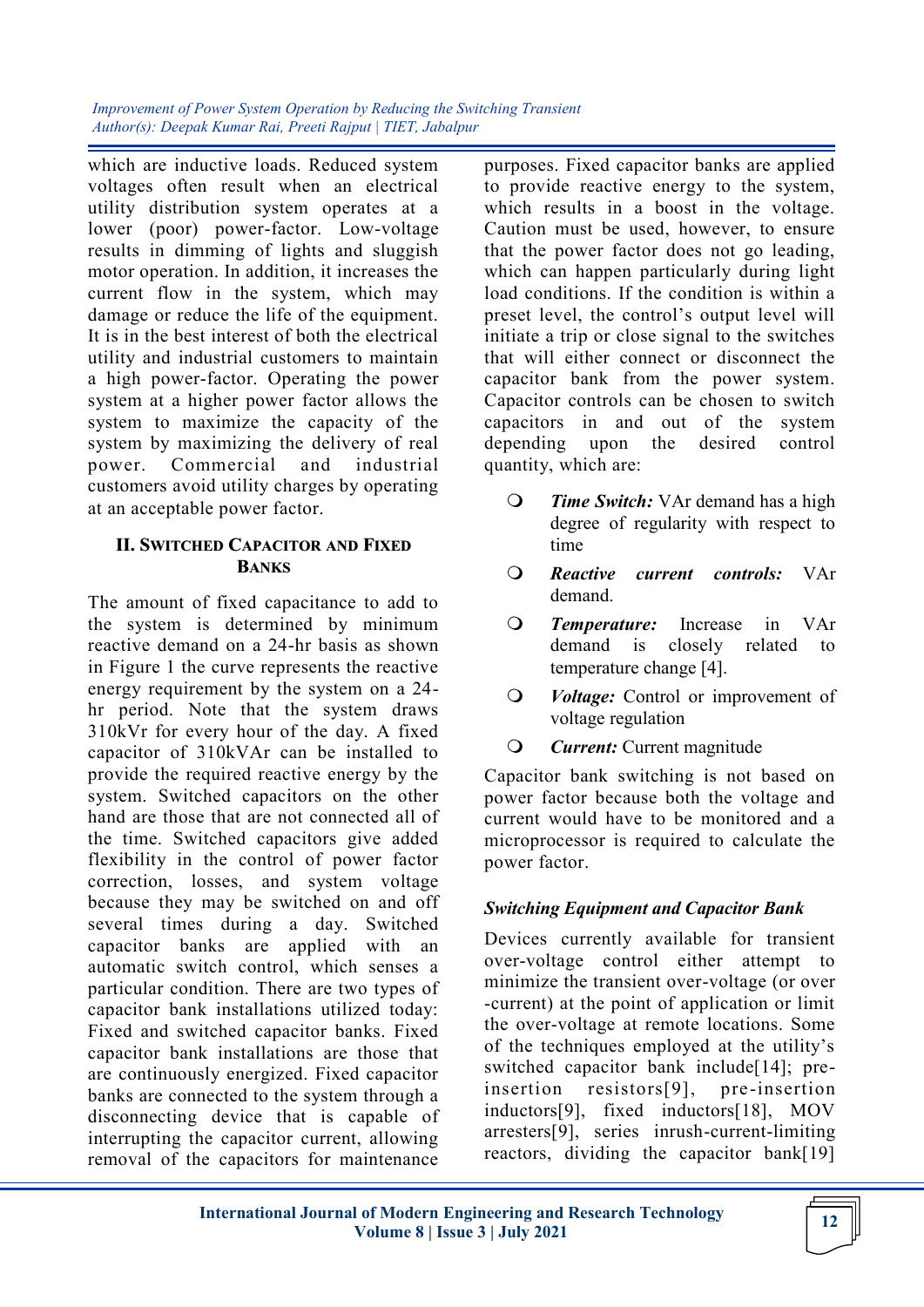into smaller size banks, and avoiding the application[11] of capacitors at multivoltage levels to eliminate the possibilities of secondary resonance. Another approach to reducing energizing transients is to time the switching device to close at the best possible time (when voltage across the switch is zero) rather than altering the circuit parameters.

### **III. PRE-INSERTION IMPEDANCE**

#### *Circuit Breakers with Pre-Insertion Resistors*

The insertion transient typically lasts for less than one cycle of the system frequency. The performance of pre-insertion impedance is evaluated using both the insertion and bypass transient magnitudes, as well as the capability to dissipate the energy associated with the event, and repeat the event on a regular basis. Pre-insertion resistors are one of the most effective means for controlling capacitor energizing transients; however, reliability issues have often caused utilities to select other means. For similar levels of transient suppression, the pre-insertion resistor can be physically smaller than the equivalent pre-insertion inductor. Transients associated with the energization of capacitor banks can be reduced by the application of pre-insertion resistors into the capacitor-energizing circuit 10 to 15 milliseconds through the closing of an additional set of contacts prior to the closing of the main contacts. The insertion of the resistor is a two-step process. The initial circuit is made through the pre-insertion resistor in an SF6 environment. The resistor is then shunted as the main contacts close. Synchronization is required between the resistor and main contacts and is usually achieved by connecting the resistor contact rod directly to the main contact control rod [14]. Various values of pre-insertion resistors are available. Pre-insertion resistors have been used in combination with circuit breakers

and circuit switchers, as well as in a new device called Cap Switcher designed specifically for switching capacitors. Worst -case transients occur when the initial switch closing occurs at a voltage peak and when the bypassing of the inserted device occurs at a current peak.

### *Vacuum Switches*

Vacuum switches and breakers are general purpose devices that have been used for shunt capacitor switching at medium voltage for many years. A vacuum is an ideal switching medium as it provides the high dielectric strength needed for capacitor switching and an environmentally friendly insulating medium.

ABB manufactures the PS15 and PS25 capacitor vacuum switches. The switches have been specifically designed and tested in accordance with ANSI C37.66 for heavyduty operation in capacitor-switching applications for the harshest climatic conditions. Figure 1 shows the ABB vacuum switch PS15.



*Figure 1: ABB Vaccum Switch PS15 for 15.5kV – 27kV*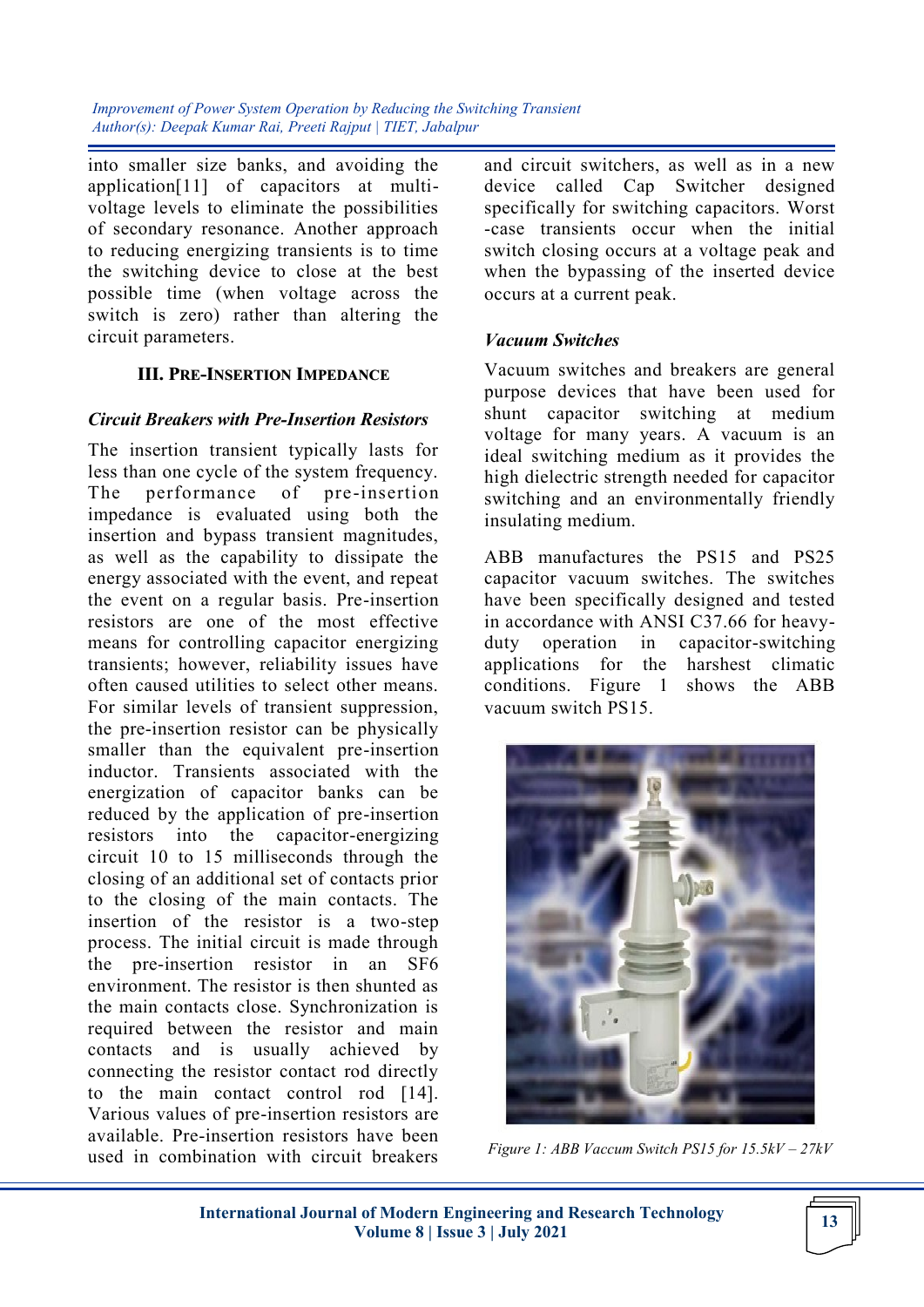The PS15 is a solid dielectric single-phase vacuum switch suitable for use in distribution systems up to 15.5kV ungrounded (27kV grounded), whereas the PS25 is suitable for use in distribution systems up to 25kV ungrounded (and 43kV grounded). Figure 2 shows the ABB vacuum switch PS25.



*Figure 2: ABB Vaccum Switch PS25 for 25kV – 43kV*

Use of series reactors creates need for capacitors or arrestors to protect contacts

- Typically limited to medium voltage applications
- Inrush currents likely to damage interrupter contacts over time causing pre-mature failure or increased maintenance
- Full interrupter ratings (breaker only)
- O Bushing mounted current transformers (breaker only)
- Lowest First Cost
- Capable of a high number of operations
- Vacuum Switch can mount in the rack at 38 kV and below They also have the following disadvantages:

#### *Cap Switcher*

The Cap switcher is an application-specific SF6 capacitor switching device equipped with pre-insertion resistors designed specifically for capacitor switching duty. The closing resistors are in the circuit for 5- 15ms. The main contacts then shunt the current by the resistor. Its closing resistors provide transient suppression to minimize the detrimental effects of voltage transients on sensitive equipment such as computers, CNC machines, and variable speed drives and to minimize the detrimental effects of current transients on utility equipment such as circuit breaker contacts, power transformer cores and coils, etc. The Southern States Cap switcher high voltage capacitor switching device has been specifically developed to mitigate transients associated with capacitor bank switching. Eliminates the need of reactors previously used to limit the inrush currents. A key feature of the design of the Cap switcher is that it can be used to energize a capacitor bank at any point on the voltage wave and still provide the transient suppression required. The device eliminates the need for inrush current reactors that are used with breakers and other devices. Figure 3 shows Southern States Cap switcher.



*Figure 3: Southern States Capacitor switching device 15kV - 38kV*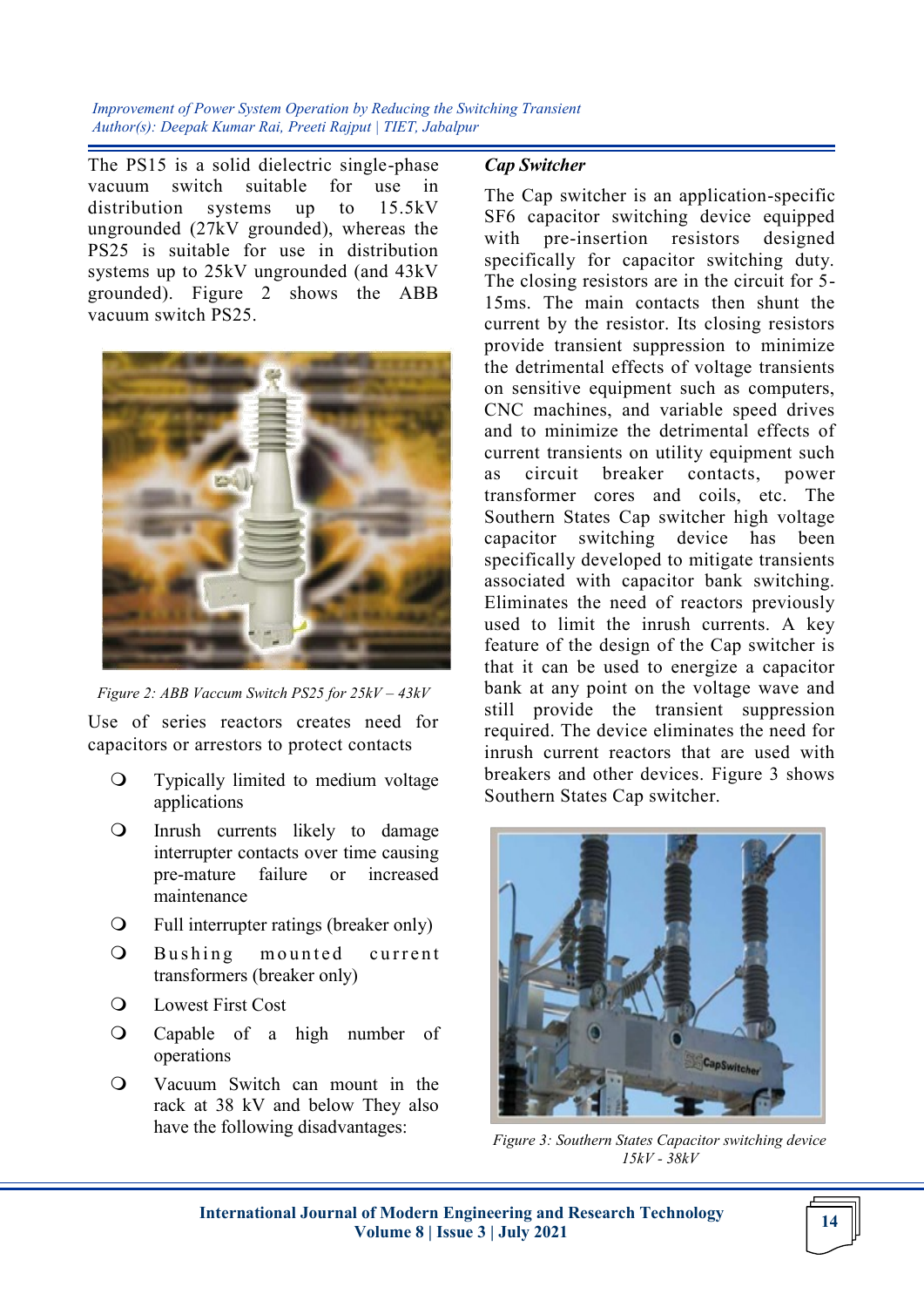### *Switching Control Sentinel*

When a trip command is received the unit determines at what point in time the contacts would open if the trip coils were immediately energized. The SCS then calculates the time from this point until the target point. ABB, manufactured the Switching Control Sentinel (SCS) device for high-voltage circuit breakers. SCS is a microprocessor-based control device, which enables synchronized closing or opening of independent pole operated (IPO) circuit breakers. The SCS continuously acquires the phase voltage waveforms.. This is the delay time that has to be inserted to make the contacts separate at the target time. The SCS delays the trip command by exactly that time and then energizes the trip coil.



*Figure 4: ABB Switching Control Sentinel*

All the above mentioned techniques which are in the market today are designed specifically for mitigating switching transients associated with high-voltage or medium voltage transmission systems. Adapting these techniques in the distribution system is cost effective.

# **IV. CONCLUSION**

This thesis has discussed the importance of voltage zero-closing technique to mitigate the transients associated with the switching of capacitor banks. Sensitivity analysis is performed on the Simulink model of the distribution system to find the acceptable time range where the transients are acceptable. FFT analysis is carried out to check the harmonic distortion present in the Simulink model and the results obtain indicate that the model is free from harmonics. A MATLAB code is developed such that the vacuum switch interactively closes at voltage zero irrespective of the time given by the user. All of this analysis has done taking into account a real substation and modeling it using Simulink software.

The code has been tested digitally with several different sampling times to observe the closing time of the switch does not cross the acceptable time limit that is obtained by the sensitivity analysis conducted on the model. The resulting waveforms are compared with the signals that are not monitored for voltage zero. As the three phases are equally displaced by an angle 120°, synchronous closing can be obtained when the vacuum switch closes at 120° out of time with respect to each phase.

As for the follow up, the future research will be focused on developing the algorithm and practically implementing in the field, taking into consideration the repetitive capability of the switching mechanism, condition of the interrupting medium and the contacts, the control voltage, and the ambient temperature at the time of operation.

It should be noted that the switch is a mechanical device and wears out with time. Closing the switch at voltage-zero is practically possible only when all the above mentioned factors are taken into consideration. The switching tolerance times that are obtained by the sensitivity analysis can be used to adjust the closing time of the switch accordingly.